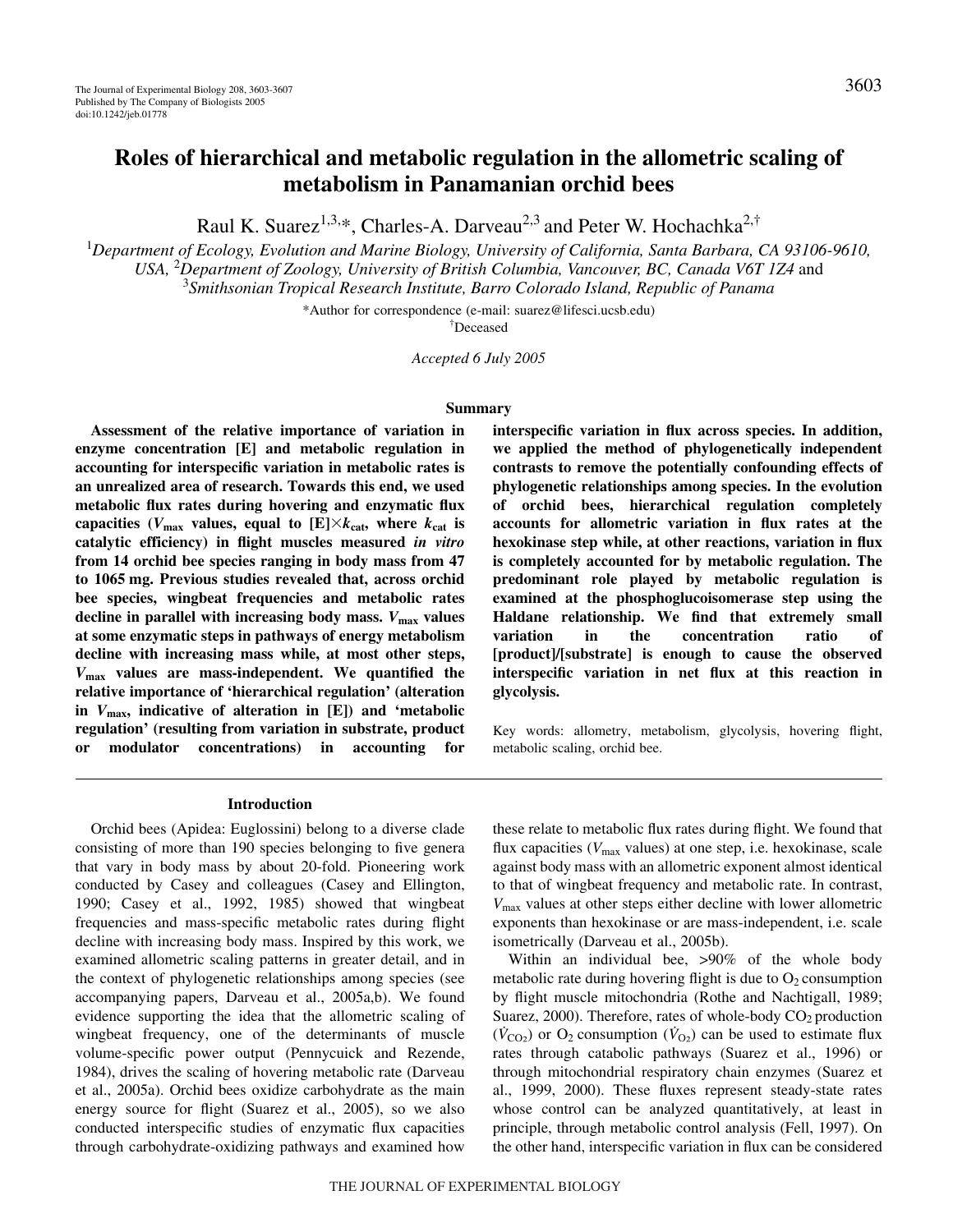within the framework proposed (but, originally, in an intraspecific context) by ter Kuile and Westerhoff (2001). At any step in metabolism, such variation in flux may be due to 'hierarchical regulation', i.e. variation in enzyme concentration, [E], across species. An alternative is that [E] at a given step is constant across species and variation in flux at this step is due to variation in the concentrations of substrates, products or allosteric effectors, i.e. 'metabolic regulation'. A third possibility is that variation in flux may result from a combination of hierarchical and metabolic regulation.

# **Materials and methods**

#### *Theory*

We summarize the approach described by ter Kuile and Westerhoff (2001) and our application of it to metabolic scaling in orchid bees as follows:

The hierarchical regulation coefficient  $\rho_h$ , which is a measure of the contribution of enzyme concentration [E], and the metabolic regulation coefficient  $\rho_m$ , which is a measure of the contribution of mechanisms that result in the modulation of the activity of a constant concentration of enzyme, to variation in flux, are related as:

$$
\rho_h + \rho_m = 1 \tag{1}
$$

At any enzyme-catalyzed step  $i$ ,  $\rho_h$  is a function of the relative change in rate,  $\partial v_i$ , divided by the relative change in enzyme concentration,  $\partial e_i$ , times the ratio of change in  $e_i$  to the change in flux *J*. Assuming that  $\partial \text{ln}v_i / \partial \text{ln}e_i$  equals 1 (ter Kuile and Westerhoff, 2001),

$$
\rho_{\rm h} = \frac{\partial \ln v_{\rm i}}{\partial \ln e_{\rm i}} \cdot \frac{\text{d} \ln e_{\rm i}}{\text{d} \ln J} = \frac{\text{d} \ln e_{\rm i}}{\text{d} \ln J} \,. \tag{2}
$$

Similarly, at any step *i*, metabolic regulation results from a change in an enzyme-catalyzed rate divided by the change in concentration of its substrate, product or allosteric modulator (*X*), times the ratio of change in *X* to change in *J*, such that:

$$
\rho_{\rm m} = \sum_{X} \frac{\partial \ln v_{\rm i}}{\partial \ln X} \cdot \frac{\partial \ln X}{\partial \ln J} \,. \tag{3}
$$

Orthologous enzymes from organisms of similar body temperature display similar catalytic efficiencies ( $k_{cat}$  values) (Hochachka and Somero, 2002). Because

$$
V_{\text{max}} = e_i k_{\text{cat}} \,, \tag{4}
$$

it follows that interspecific variation in  $V_{\text{max}}$  measures variation in  $e_i$ . From Eq. 1, the slope of  $\ln V_{\text{max}}$  plotted against  $\ln J$  yields the hierarchical regulation coefficient  $\rho_h$ . It follows that  $1-\rho_h$ yields the metabolic regulation coefficient  $\rho_m$ .

We note here that this approach was not devised for interspecific comparisons; ter Kuile and Westerhoff (2001) applied it to the analysis of variation in glycolytic rates in protozoa resulting from experimental manipulation. However, the mechanistic bases for and the quantitative relationships that describe intraspecific variation in flux among protozoa apply equally well to interspecific variation in flux among orchid bees. In a given steady-state situation (in this case, high rates of carbohydrate oxidation during hovering flight), the interspecific variation in flux can be accounted for either by interspecific variation in [E] or by interspecific variation in substrate, product or modulator concentrations. However, the interspecific variation in flux may also be due to variation in other morphological, physiological and biochemical traits besides these. Thus, in the work described herein, the value of slope of  $\ln V_{\text{max}}$  plotted against  $\ln J$  is potentially influenced by other traits that covary with the biochemical parameters that we measured.

We address the above problem with the use of Felsenstein's method of phylogenetically independent contrasts (PIC analysis; Felsenstein, 1985; Garland et al., 1992). Briefly, in conventional statistical analyses of interspecific data, it is assumed that species are equally related to each other. In reality, they are related to each other by their phylogenetic relationships. Because closely related species tend to display greater similarity than more distantly related ones, estimates of  $\rho_h$  from slopes of linear regressions may be biased by phylogenetic relationships and correlated traits other than those hypothesized to account for interspecific variation in, as in the present study, flux rates. PIC analysis provides a statistical approach that allows for phylogenetic non-independence and makes possible the application of the approach described by ter Kuile and Westerhoff (2001) to the analysis of interspecific data. In the present work, PIC analysis was conducted using the PDAP (Midford et al., 2003) module in Mesquite (Maddison and Maddison, 2004). The analyses were performed using both gradual and speciational models of character evolution, with branch-lengths obtained from genetic distances inferred from cytochrome *b* partial sequences (Darveau et al., 2005a) or with branch lengths set to 1.

# *Sources of data*

Glycolytic flux rates were estimated from  $V_{\text{CO}_2}$  during flight (Darveau et al., 2005a). Enzyme  $V_{\text{max}}$  values are from Darveau et al. (2005b). Hypothetical phylogenies used in PIC analysis were generated on the bases of partial sequences for the mitochondrial cytochrome *b* gene (Darveau et al., 2005a).

# *Calculations*

Mathematical modeling of the phosphoglucoisomerase reaction was performed using Mathcad Professional, version 8 (MathSoft, Inc., Cambridge, MA, USA). Model assumptions, equations and parameters are provided in the text.

#### **Results and discussion**

Glycolytic flux rates, estimated from  $\dot{V}_{\text{CO}_2}$  during flight, ranged from 4.64 to 13.0  $\mu$ mol g<sup>-1</sup> min<sup>-1</sup> across species. Fig. 1 shows  $lnV_{max}$  plotted against  $lnJ$  with regression slopes equivalent to hierarchical regulation coefficients,  $\rho_h$ . At this level of analysis, completely hierarchical regulation is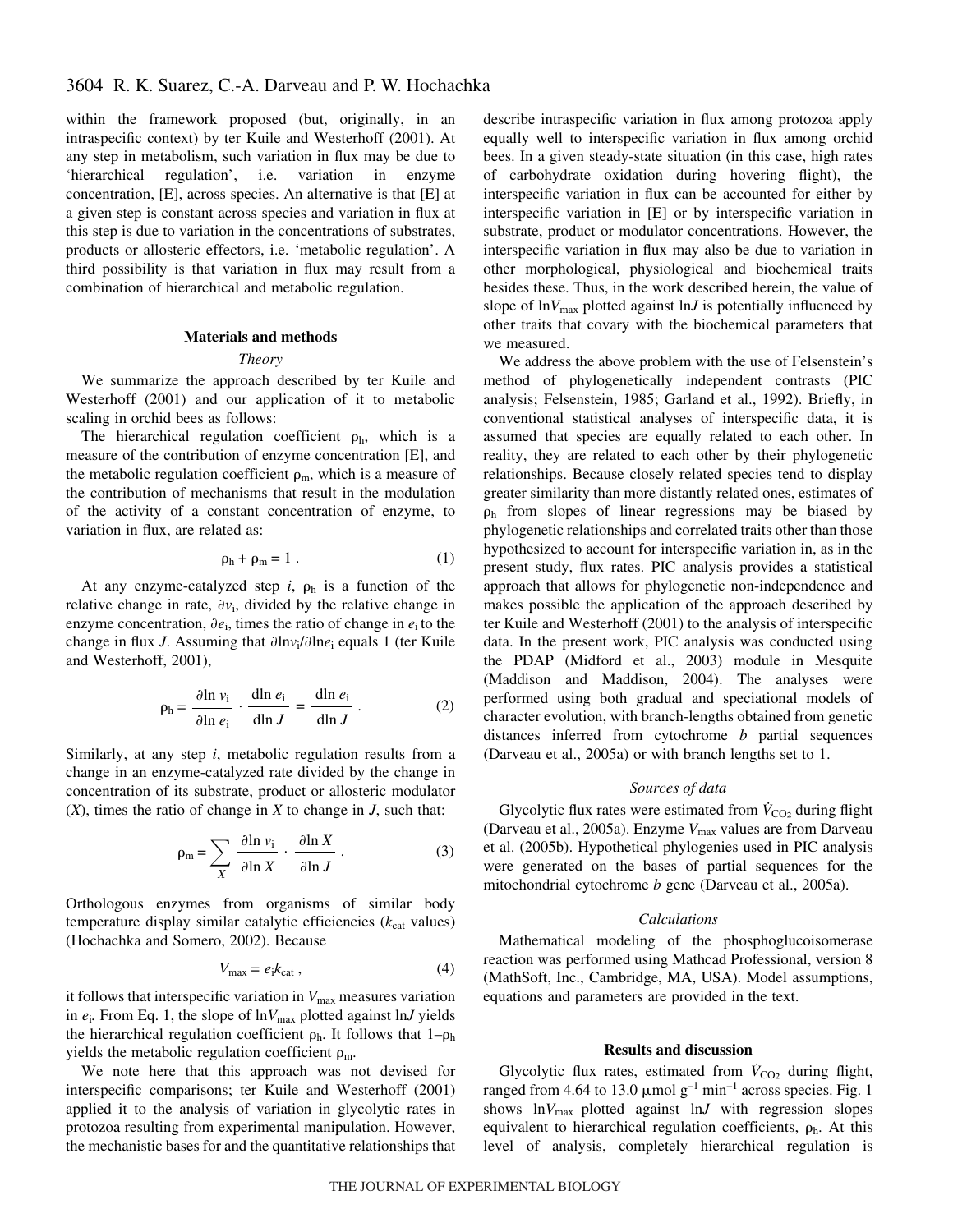

Fig. 1. ln(enzyme activity in  $\mu$ molg<sup>-1</sup> min<sup>-1</sup>) *vs* ln(flux rate in  $\mu$ mol g<sup>-1</sup> min<sup>-1</sup>) across orchid bee species. Slopes of regressions represent hierarchical regulation coefficients,  $\rho_h$ . These values are equal to 0.46 (COX, cytochrome oxidase), 0.98 (HK, hexokinase), and 0.36 (GP, glycogen phosphorylase), and significant for these three enzymes (*P* values are indicated in Table 1). Slopes are not significantly different from zero in the case of GPDH (glycerol 3-phosphate dehydrogenase), CS, citrate synthase, PGI (phosphoglucoisomerase), PFK (phosphofructokinase) and TR (trehalase).

observed at the hexokinase (HK) step, where  $\rho_h$ =0.98, while steady-state flux rates at cytochrome *c* oxidase (COX) and glycogen phosphorylase (GP) are the result of control shared by hierarchical regulation ( $\rho_h$ =0.46 and 0.36, respectively) and metabolic regulation ( $\rho_m$ = 0.54 and 0.64, respectively). The finding that hierarchical regulation accounts for interspecific variation in HK flux remains robust after PIC analysis (Table 1). However, the statistical relationships for COX and GP are no longer significant after controlling for phylogeny. All other steps examined yield  $\rho_h=0$ ; this means  $\rho_m=1$  and that metabolic regulation completely accounts for interspecific variation in flux at these steps in energy metabolism.

Our results are similar to those obtained by ter Kuile and Westerhoff (2001) in the sense that most of the variation in glycolytic flux in their intraspecific study of protozoa was due to metabolic regulation, and complete or partial hierarchical control contributed to the regulation of only a few steps in energy metabolism. It is important to point out that  $\rho_h$  and  $\rho_m$  values are not flux control coefficients; i.e. they are not measures of the contributions of individual enzyme-catalyzed steps to the control of flux relative to other steps in a pathway. Rather, they allow quantitative determination of the relative contributions of two alternative mechanisms (i.e. hierarchical or metabolic regulation) in explaining pathway flux changes at individual steps.

Although allometric variation in biochemical flux capacities is widespread among animals (Suarez et al., 2004), the regulatory mechanisms underlying allometry in [E] remain largely unexplored. Two quite noteworthy exceptions to this are intraspecific studies on fish by Yang and Somero (1996) and Burness et al. (1999). In both studies are found examples wherein [E] does not correlate directly with the tissue content of the corresponding mRNA. This indicates that translation rates and/or rates of enzyme degradation may play important roles in the allometric variation in [E]. It would be worthwhile to determine whether HK mRNA content is size-dependent in orchid bees. However, given the preponderance of metabolic regulation revealed by our results, how such mechanisms lead to the allometric scaling of metabolism in orchid bees also merits further consideration.

# *Metabolic regulation at the PGI step*

In previous work using honeybees *Apis mellifera*, we combined empirical and modeling approaches to try to understand the relations between flux capacities and flux rates at the PGI step, a near-equilibrium, reversible, glycolytic reaction at which glucose 6-phosphate, G6P, is converted to fructose 6-phosphate, F6P (Staples and Suarez, 1997). At such a near-equilibrium step, the enzyme catalyzes reactions in both directions, and net glycolytic flux equals the forward rate minus the reverse rate. Using Haldane's equations (Haldane, 1930) in a similar manner as Veech et al. (1969), we showed that the high *V*max at this step could be rationalized on the bases of the enzyme's dual roles, i.e. to maintain a net forward flux, equal to the overall rate of glycolysis, and to maintain the reaction

Table 1. *Relationship between glycolytic flux rate* (*J*) and the activities of hexokinase (HK), cytochrome oxidase (COX) and *glycogen phosphorylase (GP) in orchid bee flight muscle, analysed using conventional statistics and phylogenetically independent contrasts (PIC)*

|                        | Conventional                                                                                |                      |                              | PIC gradual      |                      |                            | PIC speciational                     |                      |                        |
|------------------------|---------------------------------------------------------------------------------------------|----------------------|------------------------------|------------------|----------------------|----------------------------|--------------------------------------|----------------------|------------------------|
| Enzyme                 | Equation                                                                                    |                      |                              |                  |                      |                            |                                      |                      |                        |
| HК<br><b>COX</b><br>GР | $5.11J^{0.98 \ (0.72, 1.25)}$<br>$429.7J^{0.47 (0.24, 0.69)}$<br>$4.56J^{0.36(0.07, 0.65)}$ | 0.83<br>0.61<br>0.38 | < 0.001<br>< 0.001<br>< 0.05 | 0.83(0.34, 1.31) | 0.59<br>0.12<br>0.28 | < 0.005<br>NS<br><b>NS</b> | 0.84(0.25, 1.43)<br>0.66(0.14, 1.18) | 0.50<br>0.19<br>0.44 | < 0.01<br>NS<br>< 0.05 |

*N*=14 species for conventional analysis and 11 contrasts for PIC analysis.

For gradual evolution, branch lengths from fig. 1 in Darveau et al. (2005a) were used; for speciational model, branch lengths were set to 1. NS, not significant.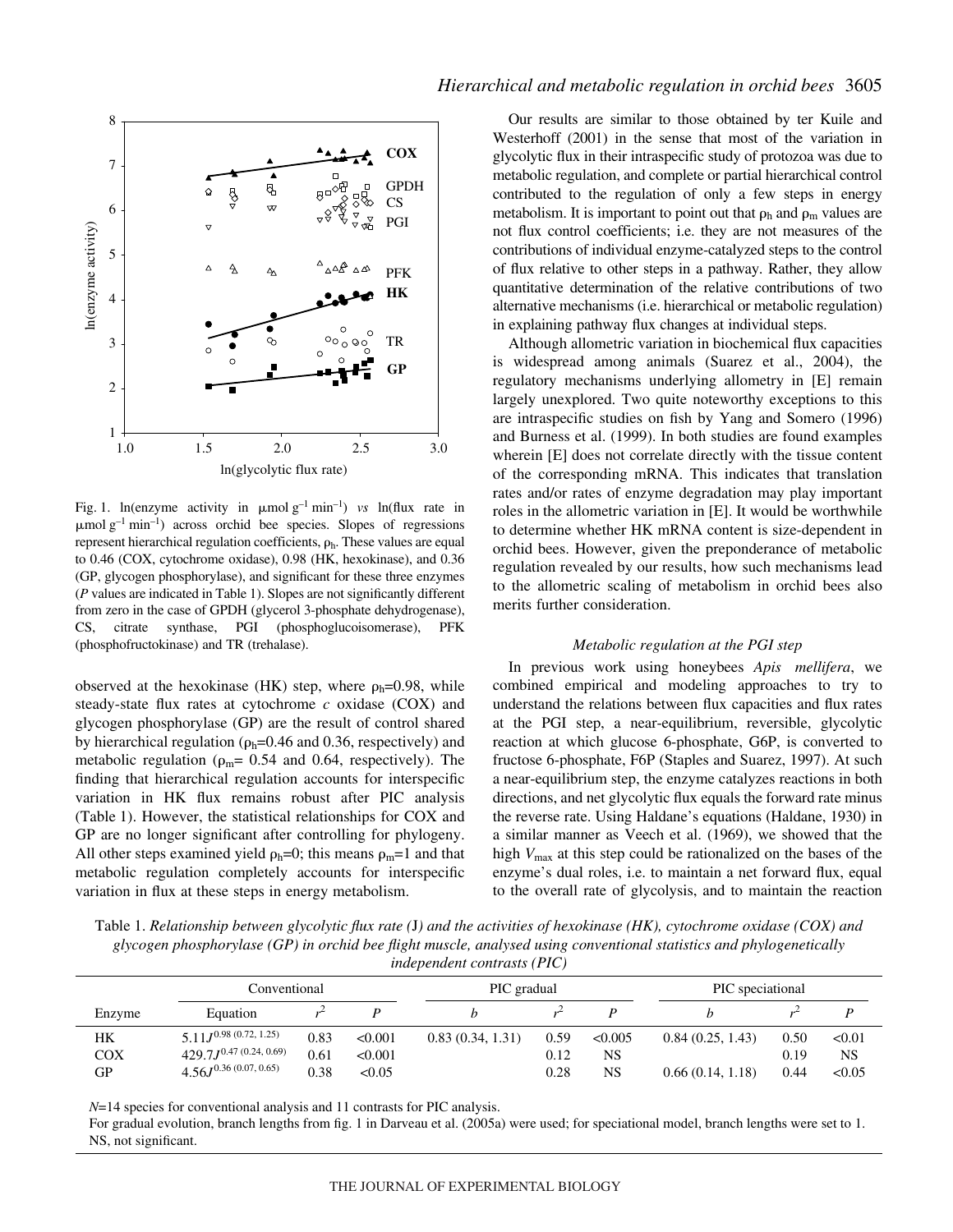# 3606 R. K. Suarez, C.-A. Darveau and P. W. Hochachka

close to equilibrium. We now consider how substrate and product concentrations *in vivo* would have to change to account for the range of net flux rates observed interspecifically among orchid bees. The Haldane (1930) equation applied to PGI is:

$$
J = \frac{V_{\rm f} \times \frac{[\rm G6P]}{K_{\rm f}} - V_{\rm r} \times \frac{[\rm F6P]}{K_{\rm r}}}{1 + \frac{[\rm G6P]}{K_{\rm f}} + \frac{[\rm F6P]}{K_{\rm r}}},
$$
(5)

where  $J$  is the net flux,  $[G6P]$  and  $[F6P]$  are glucose 6phosphate and fructose 6-phosphate concentrations, respectively,  $K_f$  and  $K_r$  are Michaelis constants for the forward (G6P is substrate) and reverse (F6P is substrate) reactions, respectively. We used  $K_f=1.07$  mmol  $l^{-1}$ and  $K_r$ =0.117 mmol  $l^{-1}$ , obtained under simulated intracellular conditions using purified honeybee PGI (Staples and Suarez, 1997). It is assumed that both  $K_f$  and  $K_r$  are mass-independent and conserved across orchid bee species.  $K_{eq}$  is the equilibrium constant obtained *in vitro*, equal to 0.3 (Staples and Suarez, 1997). *V*<sup>r</sup> represents the *V*max value in the direction of F6P conversion to G6P. These scale isometrically in orchid bees and average 345.6  $\mu$ mol g<sup>-1</sup> min<sup>-1</sup> (Darveau et al., 2005b). *V*<sub>f</sub> is the *V*max in the glycolytic direction, estimated from the Haldane (1930) equation for *K*eq,

$$
K_{\text{eq}} = \frac{V_{\text{f}} \times K_{\text{r}}}{V_{\text{r}} \times K_{\text{f}}},\tag{6}
$$

as 948.2  $\mu$ mol g<sup>-1</sup> min<sup>-1</sup>. This is close to the *V<sub>f</sub>* value measured empirically in honeybee flight muscles (Staples and Suarez, 1997). Eq. 5 is used to solve for the mass action ratios, i.e. the ratios of [F6P]/[G6P] in the flight muscles, required to account for the range of estimated flux rates. The decline in mass action ratio (Fig. 2A) is extremely small, a result that can also be demonstrated by holding [F6P] constant to 0.1 mmol  $l^{-1}$ , a value within the range measured *in vivo* (Staples and Suarez, 1997), and solving for the range in [G6P] required to obtain the range of observed net forward flux rates (Fig. 2B). The model predicts that a change of about  $0.02$  mmol  $l^{-1}$  in [G6P] is enough to account for the entire range of variation in flux across orchid bee species. A highly amplified response to a small change in substrate concentration, as seen here, is a characteristic of nearequilibrium reactions (Newsholme and Crabtree, 1976). Given this result, it seems unlikely that the expected range of variation in [F6P]/[G6P] in orchid bee flight muscles would be detectable in a comparative, interspecific study. At many other steps in metabolism, this problem is exacerbated by even lower steadystate concentrations of substrate and product (e.g. Kashiwaya et al., 1994). Thus, a modeling approach such as the one described here may be the only way to address the issue of metabolic regulation at such steps.

## *A broader view of metabolic regulation*

Metabolic control analysis using skinned muscle fibers from mammals has revealed that as much as half of the control of



Fig. 2. (A) Mass action ratio *vs* glycolytic flux rate (i.e. net forward flux at the phosphoglucoisomerase reaction). The Haldane relationship predicts that extremely small variation in the mass action ratio is enough to account for the range of glycolytic flux rates of 4.64–13.0  $\mu$ mol g<sup>-1</sup> min<sup>-1</sup> observed across species. (B) Glycolytic flux rate (i.e. net forward flux at the PGI reaction) *vs* glucose 6 phosphate concentration. Holding fructose 6-phosphate concentration at 0.1 mmol  $l^{-1}$ , the Haldane relationship predicts that the range of glycolytic flux rates of  $4.64-13.0 \mu$ mol g<sup>-1</sup> min<sup>-1</sup> observed across species is achieved by a change in glucose 6-phosphate concentration of about  $0.02 \text{ mmol } l^{-1}$ .

oxidative metabolism in muscles is exerted by actomyosin ATPase (Wisniewski et al., 1995). In the context of metabolic scaling in orchid bees, a possible interpretation of our results is that, as muscle operating frequencies decline with increasing body mass (Darveau et al., 2005a), muscle ATP hydrolysis rates decline (Darveau et al., 2005b) and this drives the allometric scaling of metabolism. Such an interpretation follows from the similarity in allometric exponents of wingbeat frequency and hovering metabolic rate and is consistent with the predominant role played by metabolic regulation seen in the results reported here.

Further insights into the role played by metabolic regulation can be derived from work concerning bioenergetic scaling in mammalian hearts. Top-down control analysis has revealed that work rate (therefore ATP hydrolysis rate) dominates the